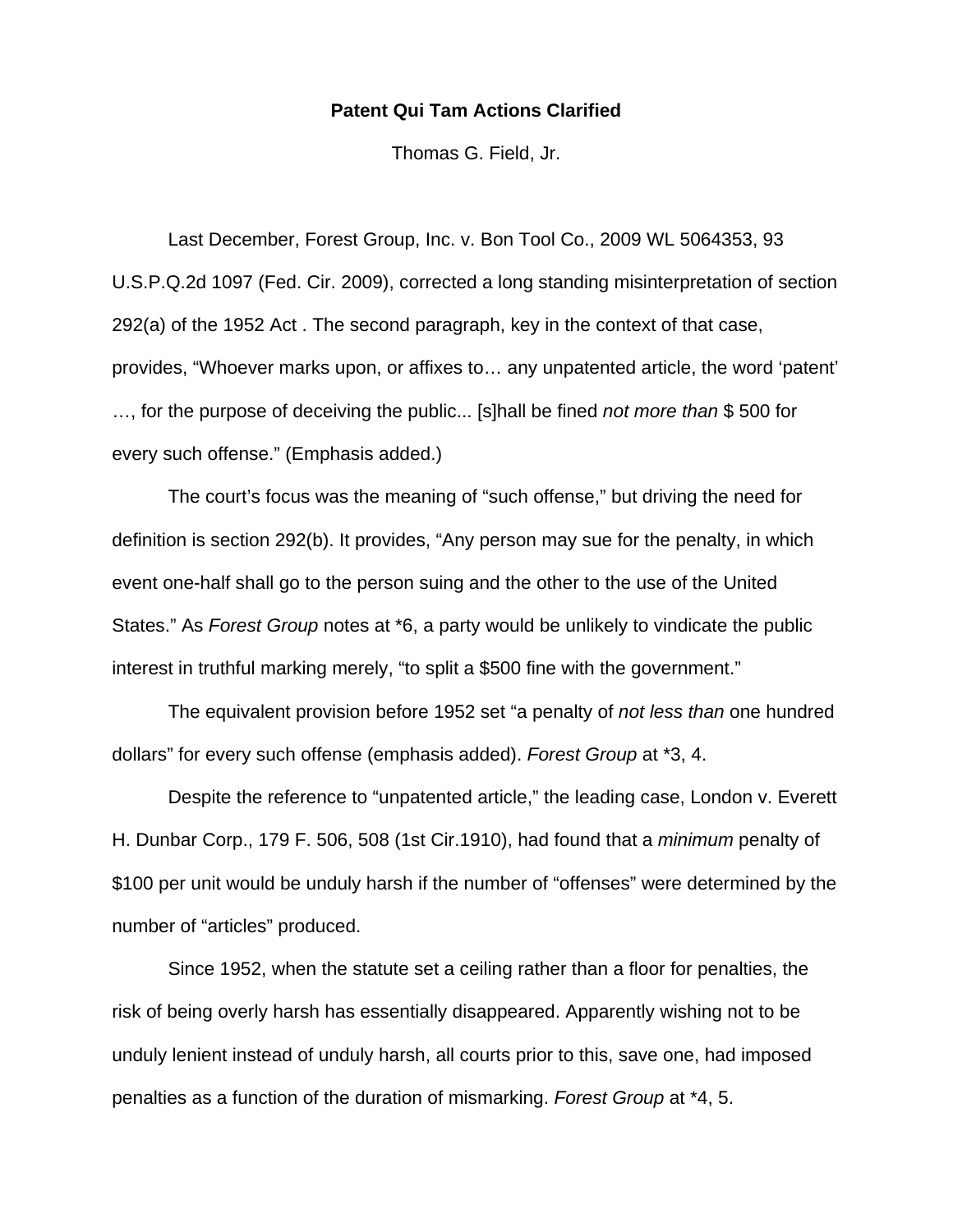"[T]his time-based approach does not find support in the plain language of § 292," however; *id.* at \*5. Given the section's reference to "patented article," the court therefore turns to the number of articles sold; *id.* The court also points out that flexibility necessary to match penalties to the seriousness of the infraction is retained. "[T]he statute provides district courts the discretion to strike a balance between encouraging enforcement of an important public policy and imposing disproportionately large penalties…. In the case of inexpensive mass-produced articles, a court has the discretion to determine that a fraction of a penny per article is a proper penalty." *Id.* at \*6.

 Nothing suggests that Forest's false marking deterred competitors who were sued for infringement in this and another action. The court nevertheless endorses the notion that "potential competitors may be dissuaded from entering the same market. False marks may also deter scientific research…. False marking can also cause unnecessary investment in design around or costs incurred to analyze the validity or enforceability of a patent…. These injuries occur each time an article is falsely marked. The more articles that are falsely marked the greater the chance that competitors will see the falsely marked article and be deterred." *Id.* at \*5 (citations omitted). In such ways, the opinion may forestall emerging criticism of private attorneys general such as one who had set up a holding company merely to bring section 292 actions. *Id.* at \*6.

 Patentees obligated to provide notice under section 287(a) may feel that they are on the horns of a dilemma. Yet more than mere falsity is required. Intent to deceive must be established. *See* Clontech Labs. Inc. v. Invitrogen Corp., 406 F.3d 1347, 1352- 53 (Fed.Cir. 2005) (plaintiff must show that the defendant lacked reason to believe that its goods were properly marked).